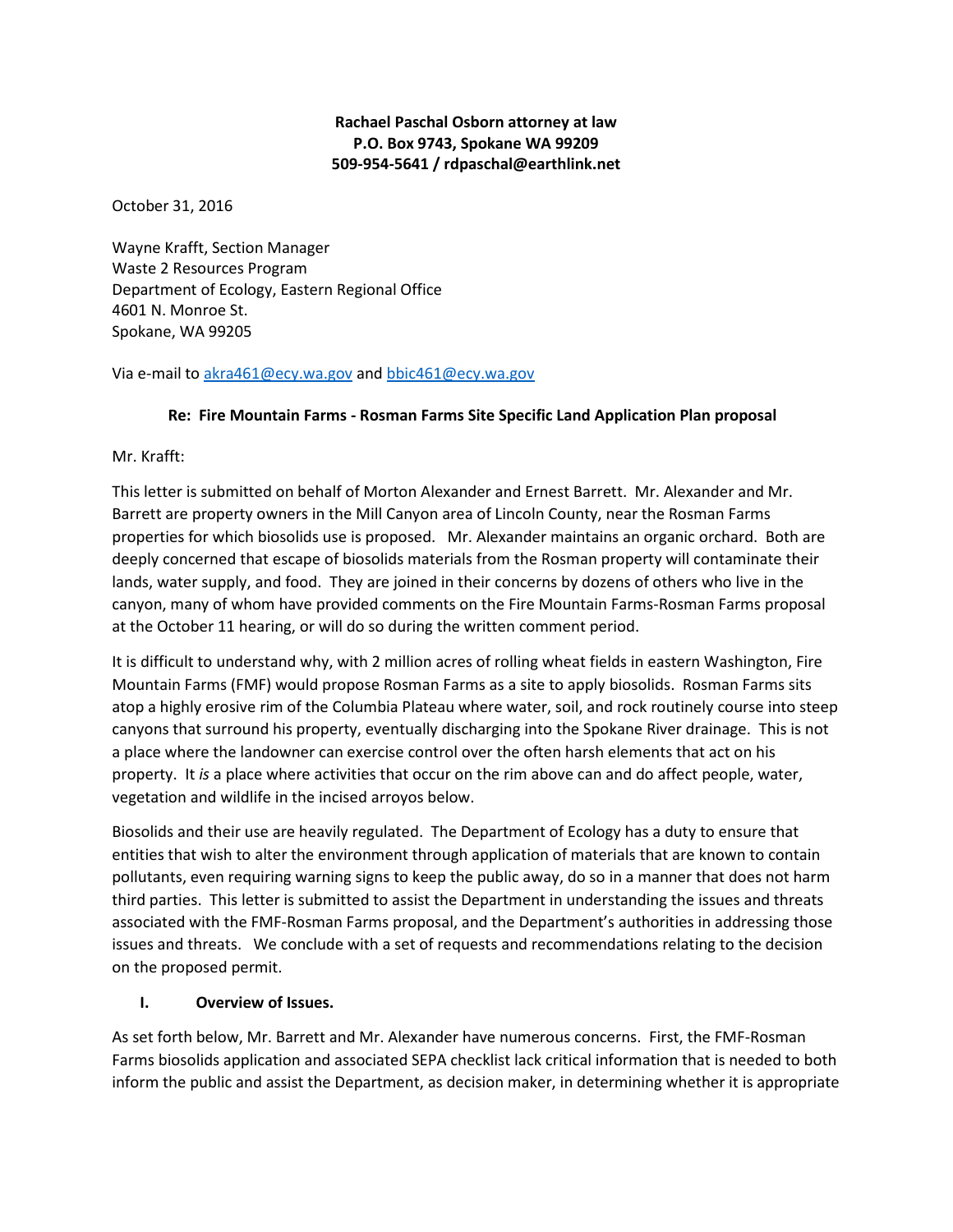to issue a letter of coverage and if so, what special conditions need to be added to protect the neighboring community.

Second, Rosman Farms contains steep slopes, highly erodible soils and drainage patterns that promote surface water runoff and make the property largely unsuitable to receive biosolids. Crop fallowing and tillage practices combined with the wind erosion that characterizes eastern Washington dryland agriculture will lead to windborne release of biosolids particles into Mill Canyon and beyond. Recent catastrophic flood events in Mill Creek Canyon are evidence of the erosive potential of the farmlands above the canyon.

Third, the escape of biosolids and constituent pollutants off of the Rosman Farms property could cause substantial damage to my clients. At risk are human health, water supplies, organically grown food and organic food certifications, and general ecological health of the Mill Creek and Harker Canyon areas.

Fourth, both Fire Mountain Farms and Rosman Farms have negative track records with respect to compliance with biosolids law. FMF has been the subject of several regulatory orders, issued by the Department, for mixing dangerous waste with biosolids, and was recently denied coverage for some of its application sites in western Washington. B&B Septic has been applying septage to Rosman Farms for several years, and we believe has over-applied that product to fields that drain to Angel Springs. This poor compliance record indicates a need, at minimum, to impose stringent monitoring conditions on any approval of FMF biosolids use, if not outright denial of the request for coverage. Because neither the SSLAP application nor SEPA checklist acknowledged the historic and continuing use of septage on Rosman fields, we are concerned about double application of biosolids.

Fifth, Mr. Alexander and Mr. Barrett have legitimate concerns about the content of biosolids and the dangers they pose to public health and the environment. This concern is exacerbated by the fact that FMF does not know where the biosolids will originate that will be spread on Rosman Farms, or how they will be treated.

Finally, it is important to note that Mr. Alexander and Mr. Barrett attempted to negotiate a new landowner consent form with Mr. Garry Rosman which would have removed certain unsuitable lands from biosolids use and establish buffers to protect neighboring properties. Eventually Mr. Rosman broke off discussions. Had he agreed to my clients' reasonable proposal, we would have avoided the resource expenditures and stress to Mill Canyon residents required to respond to the SSLAP proposal.

### **II. Procedural Issues.**

The biosolids rule requires that all facilities submit a complete and factually correct permit application, and that the site specific land application plan contain all information necessary to determine if the site is appropriate for land application, along with description of how the site will be managed. WAC 173- 308-310 (6) and (8)(d), citing Appendices 1 and 3. Minimum content for a permit application includes land application plans, and "any information required to determine the appropriate standards for permitting under this chapter." WAC 173-308-90001(9) and (11). An applicant must supply reasonably adequate information as part of the SEPA checklist. WAC 197-11-100.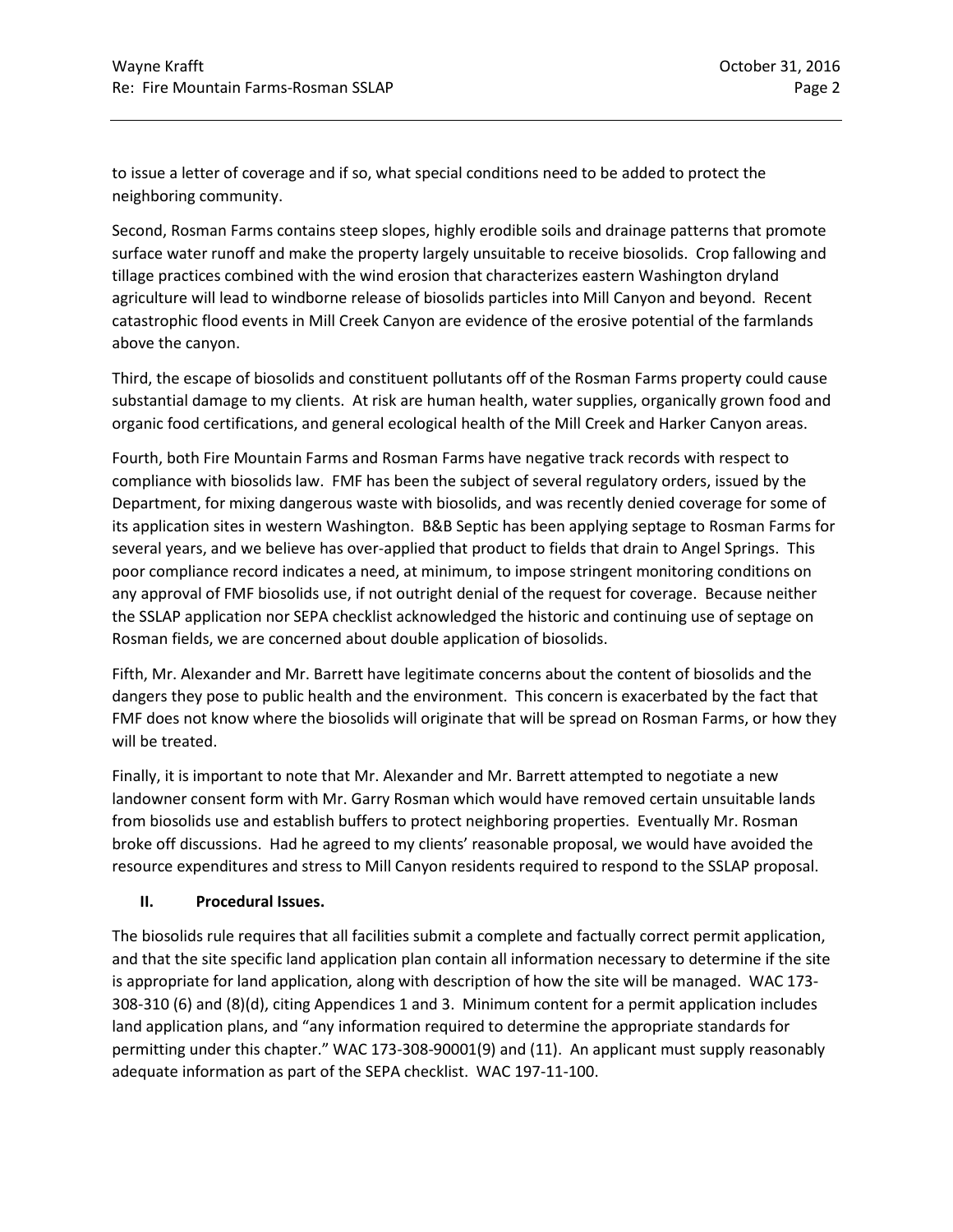### **1. Incomplete Documents.**

The FMF-Rosman Farms SSLAP<sup>[1](#page-2-0)</sup> and SEPA checklist are incomplete and contain inaccurate information. The SSLAP list of appendices (at p. 15) do not correlate to the provided appendices, some of which are missing. More importantly, the SSLAP application and SEPA checklist are missing important information that is required by the biosolids regulation, general permit and guidance provided on Ecology's Biosolids website. A full list of missing information is described in Appendix A to these comments, and in the two comment letters submitted by Don Hanson.<sup>[2](#page-2-1)</sup>

Important examples of missing information include:

- Lack of any data regarding surface water systems on and adjacent to Rosman Farms property, including seeps and springs downgradient of the property susceptible to contamination from biosolids,
- No analysis of historic and continuing application of septage biosolids to the Rosman Farms fields,
- Failure to include complete maps regarding local soils, including NRCS maps that indicate that lands in this area are highly erodible,
- Lack of information about cropping and tillage practices, including seasonal fallowing that could cause wind erosion of applied biosolids.

As required by the biosolids rule, this information should be available to the public to comment on before the permit is approved, not some time in the future after Ecology has approved the SSLAP. This missing and incomplete information makes it impossible to fully review and understand the FMF-Rosman Farms proposals, including elements of vital concern to Mr. Alexander and Mr. Barrett. It also undermines confidence that the applicant is able to engage in the detailed monitoring and recordkeeping requirements of the biosolids rule.

## **2. Procedural Irregularities.**

The existence of multiple versions of the FMF-Rosman Farms SSLAP has been a matter of confusion to my clients and the interested public, and has effectively deprived them of the ability to review and comment on a complete application and checklist, as biosolids and SEPA regulations require.

<span id="page-2-0"></span> <sup>1</sup> All references to the Rosman Farms property are to Site A. Unless otherwise explicitly stated, all references to the SSLAP are to the 9-23-16 version.

<span id="page-2-1"></span> $2$  Mr. Hanson submitted two letters on behalf of the Community Committee of Concerned Residents and Landowners in Green Canyon and Mill Canyon. The first letter is dated 9/23/16 and is referred to in these comments as Hanson 1. The second letter is dated 10/25/16 and is referred to herein at Hanson 2. Mr. Hanson's area of expertise is agricultural and biological engineering, he has experience designing waste containment, waste transfer, and waste utilization systems, has carried out and published hydrologic research pertinent to land use and runoff mechanisms, and is familiar with farming practices and soils in the Palouse.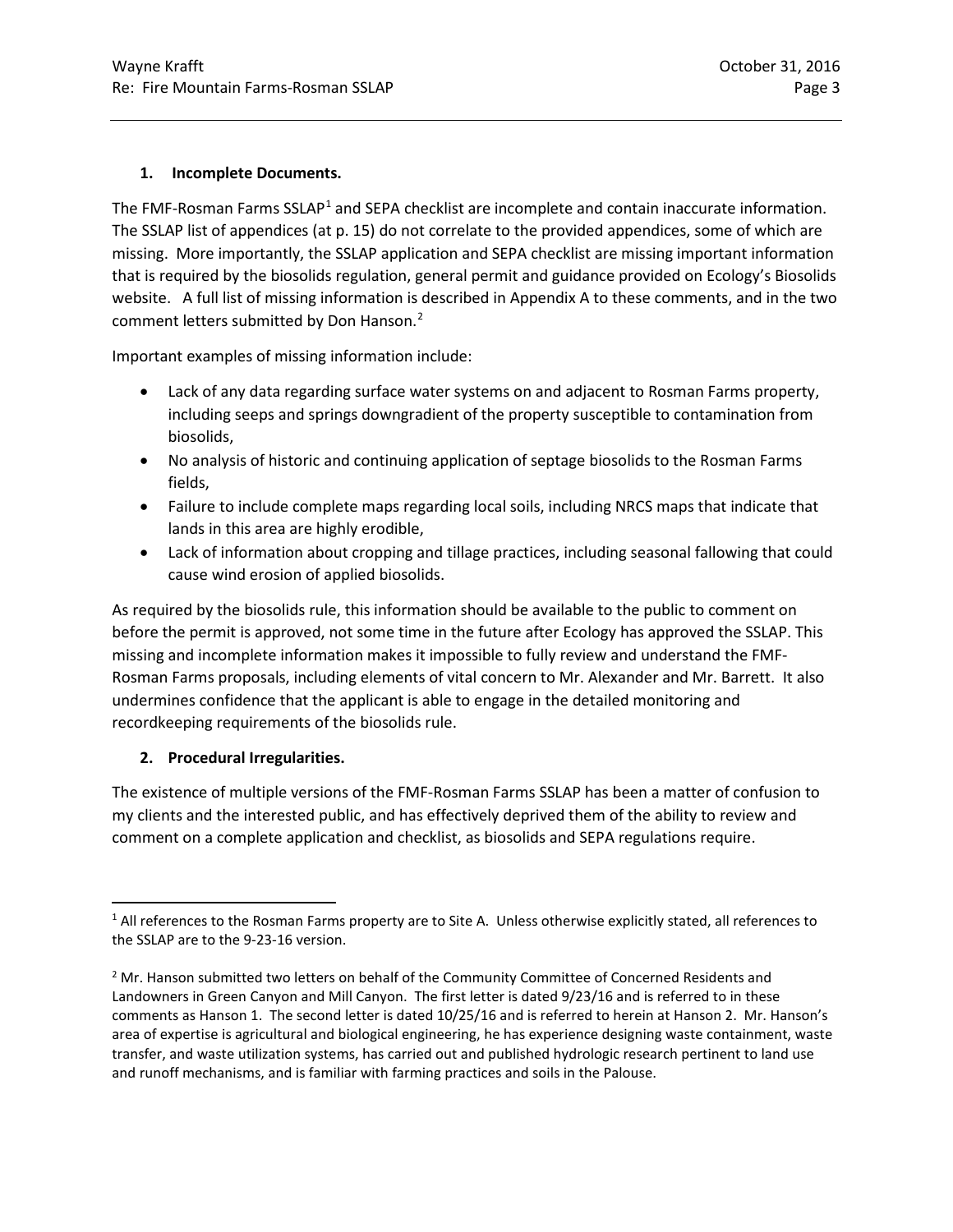On October 27, 2016, at an in-person meeting between myself, Morton Alexander, Betty Ann Bickner and Wayne Krafft at Ecology's Spokane office, Ms. Bickner stated that Fire Mountain Farms applied and submitted a SSLAP for the Rosman Farms property in 2014, but that later in the year, received a phone call from the applicant indicating they wished to withdraw or put the application on hold pending the general permit process. This is semi-consistent with a phone call received by Corrina Barrett from Garry Rosman, indicating he was withdrawing the application "as he does not wish to adversely affect his neighbors" (see Ernest Barrett comment letter dated 10/27/16, and attachment), and with Ms. Bickner's statement to Mr. Barrett that his comments on the 2013 SLAPP would be disregarded as irrelevant.

Notwithstanding that FMF and/or Rosman Farms halted the application process via phone call to Ms. Bickner, Ecology did not notify interested parties and continued to process the SEPA checklist and issued a Determination of Nonsignificance (DNS). The DNS was improperly issued given that the application process had been halted.

FMF submitted a new SSLAP dated February 12, 2016 which, as described above, contains numerous inaccuracies and omissions. A particularly significant error was the inclusion of two sections of land, Sections 17 and 20, in the description of property where biosolids were to be applied. Neither FMF nor Mr. Rosman own these two sections, rather they are the sections where Mr. Alexander and Mr. Barrett's properties are located. Needless to say, this inaccurate description of property boundaries was a matter of substantial concern to my clients.

Upon discovery of this error, Ecology apparently directed FMF to submit a new SSLAP. The Sept. 23, 2016 revised SSLAP was posted to the Ecology website and circulated to some of the people on the Interested Parties list. It also contains omissions and errors.

At the October 27 meeting in Ecology's offices, Mr. Alexander and I expressed concerns about the inaccuracies contained in the Sept. 23, 2016 version of the SSLAP. Ms. Bickner responded that she had an April 23, 2016 version of the SSLAP and that both the April and September 2016 versions of the SSLAP comprised the application file.

To recap, the original SSLAP appears to be the version dated 7/16/13. The SSLAP originally posted on the FMF website and circulated to the community on June 23, 2016 as the complete SSLAP is dated 2/12/16. Ms. Bickner has been working from a SSLAP dated 4/23/16. And a revised SSLAP dated 9/23/16 was circulated as a corrected SSLAP and is posted on the Ecology website and identified there as part of the "Documents for public review and comment."

The chaotic and confusing nature of the SSLAP submittals, the stop-and-start nature of the approval process, the lack of public notification as to which SSLAP was appropriate for public comment, and Ecology's use of multiple versions of the FMF-Rosman SSLAPs to find compliance with regulatory requirements (including versions not posted on the website as "documents for public review and comment") is highly irregular. This problem can only be remedied by a re-initiation of an ordered process that apprises all parties of what documents are actually to be reviewed, and ensures that such documents are in fact complete.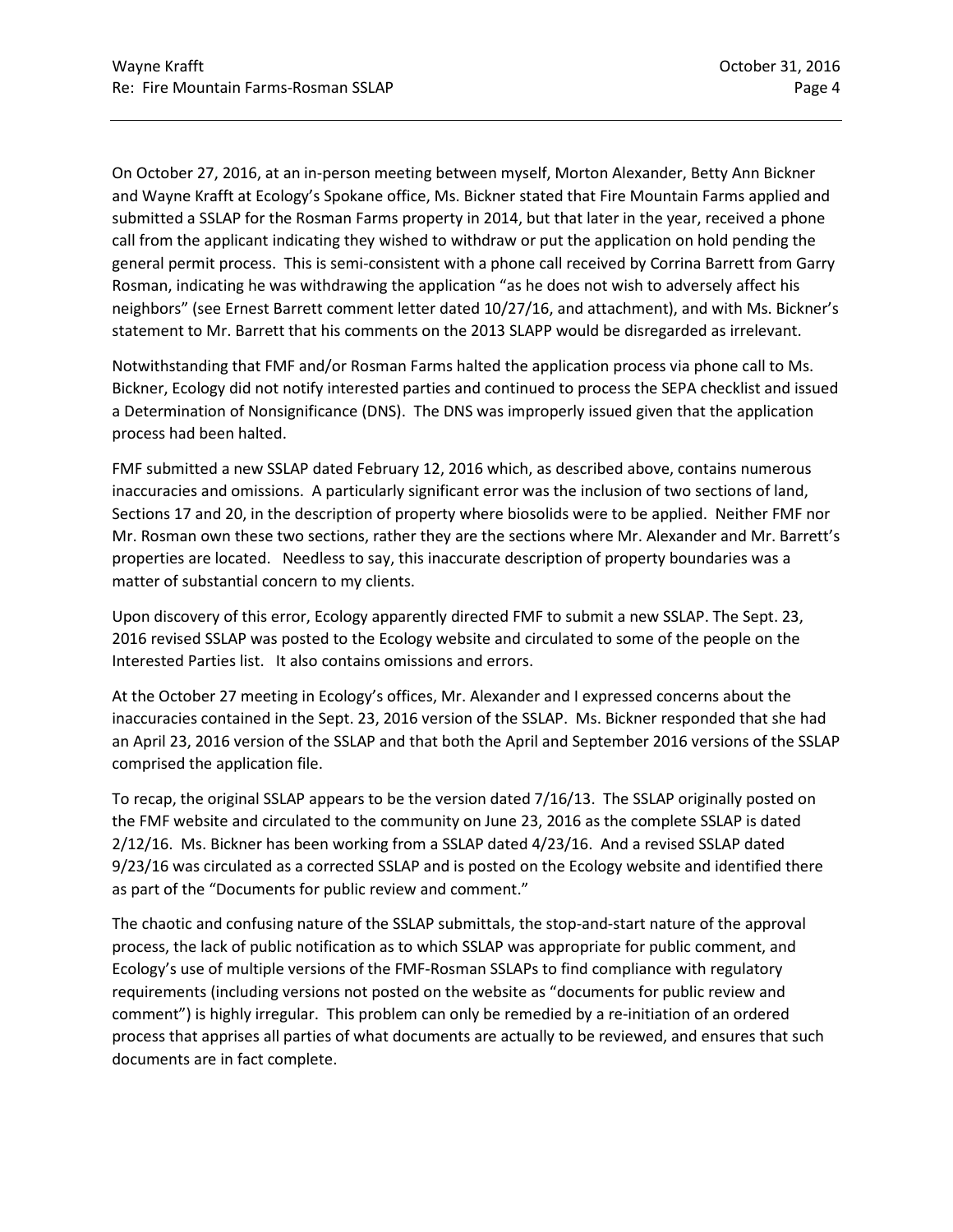### **3. Draft "Permit."**

WAC 173-308-310(13)(d) requires public notice "at the time when a draft permit is provided for formal review by the department." It your response to comments, you are to "briefly described any changes that resulted . . . to a permit." WAC 173-308-310(15)(d). There is a "Draft Final Coverage Letter" posted on the Ecology website, but oddly it contains no conditions or special provisions for the Rosman Farms site. Because this draft "permit" is essentially a boilerplate document, we request that, should Ecology decide to extend coverage, a fact sheet be prepared and explicit conditions included to protect the neighboring community from the migration of biosolids onto their properties (as discussed below).

### **III. Site Specific (Rosman Farms) Concerns**

### **1. Rosman Farm Soils and Erosion Control.**

Ecology's website, Biosolids Land Application Site Management discusses the problem of "highly erodible" or HEL soils, as does Ecology's Biosolids Management Guidance, p. 6-2.<sup>[3](#page-4-0)</sup>

According to NRCS maps, most if not all of the Rosman Farms fields consist of Highly Erodible (HEL) soils, however, there is no mention of this in the SSLAP nor mention of the mandatory NRCS farmland conservation plan for Rosman Farms, nor analysis of how application of biosolids will ensure compliance with the conservation plan.

Much of Rosman Farms is unsuitable for application of municipal sewage sludge products. These soils are also susceptible to soil restrictive layers. See Hanson 1, Appendices B, C and D. HEL fields should be excluded from the permit for biosolids use, and an appropriate site specific soils investigation should be undertaken.

Further, the practice of applying nutrients to soils during autumn months is controversial. Rosman Farms soils are particularly susceptible to erosion due to minimal vegetative cover, high soil-water saturation, rain on snow events, soil crusting leading to impermeability, and etc. See Hanson 2,  $\P$  2.

The SSLAP gives no clue as to when or how biosolids are to be applied, leading to concern about the pollution potential associated with these seasonal conditions. The SSLAP contains minimal data and no analysis about the erodibility of soils present on Rosman Farms. The SEPA checklist is likewise silent. The "Erosion Control Plan" in Section 12 of the SSLAP, provides one paragraph of boilerplate that is completely inadequate to inform the public and decision makers about the condition of the property. To our knowledge, Mr. Rosman has not consulted with NRCS offices about soil conditions and erosion control.

## **2. Wind Erosion Potential.**

Given the low precipitation rates and need for fallowing associated with dryland wheat cropping in this region, large portions of the Rosman Farms properties will present bare, dry soils for much of the year.

<span id="page-4-0"></span> <sup>3</sup> <http://www.ecy.wa.gov/programs/swfa/biosolids/management.html>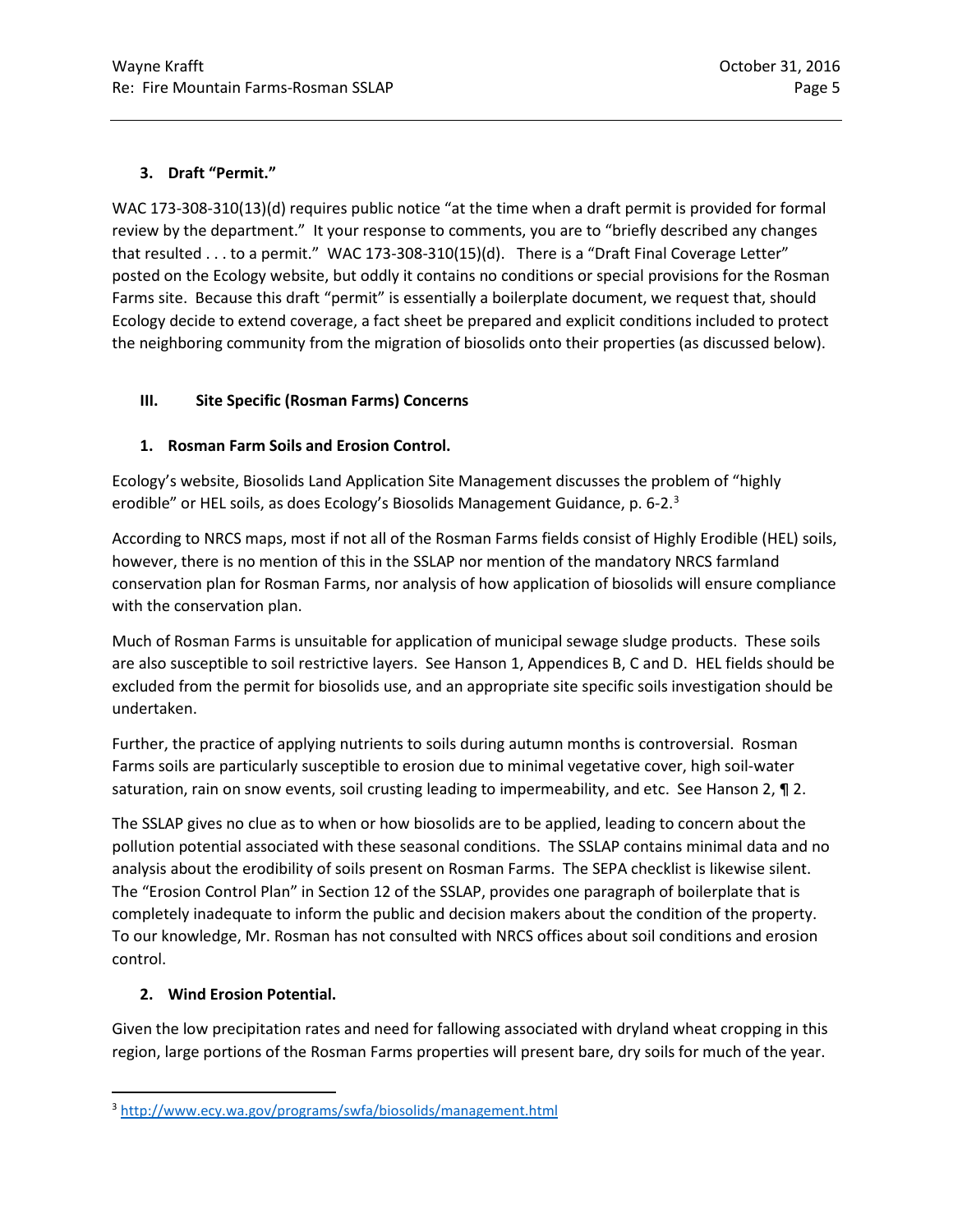These types of lands are notoriously susceptible to wind erosion. Yet the SSLAP contains no discussion of how cropping and tillage practices will be amended to prevent release of biosolids to the atmosphere, where they will blow onto neighboring properties. Nor does the SSLAP discuss water management to control wind erosion.

## **3. Surface Water Contamination Potential.**

Biosolids application sites must comply with the state Water Pollution Control Act, RCW Ch. 90.48 and the state surface water quality standards, WAC Ch. 173-201A. WAC 173-308-030(4). Fresh water designated uses require protection of both aquatic life, recreation, and human uses of water for water supply, agricultural and stockwater uses. WAC 173-201A-200(1), (2) and (3).

The SSLAP and SEPA checklist contain no information about seasonal and permanent surface and groundwater present on the Rosman Farms property. Standing water during winter and spring months is common on fields in this region, as are seeps and springs. Moreover, headwaters of streams that flow down to Mill and Harker Canyons originate on or flow through the Rosman Farms property (Site A). See Hanson 2, App. A (text and maps). Absent this information it is not possible to design buffers and otherwise condition the permit to apply biosolids to prevent contamination on the property and flowing from the property.

### **4. Groundwater Contamination Potential.**

Biosolids application sites must also comply with the state groundwater quality standards, WAC Ch. 173- 200, including the anti-degradation standard. WAC 173-200-030(2)(c). WAC 173-308-030(4). Ecology's Biosolids Land Application Site Management web page states that "Groundwater should be at least two feet below the soil surface, and static or receding before biosolids are applied."[4](#page-5-0)

The SSLAP and SEPA checklist assert that there is no groundwater within three feet of the surface of Rosman Farms fields. However, there are numerous surface water seeps, standing water and intermittent streams, as is common in this area. See Hanson 2, ¶6 and App. A (maps). These water bodies can be associated with a seasonally high water table, and should be investigated. This information was not provided in the SLAPP or checklist.

Further, there are numerous seeps and springs on properties downgradient from Rosman Farms, none of which were identified in the SLAPP or checklist.

Wrongly timed application of biosolids has significant potential to contaminate groundwater associated springs, and adversely impact drinking water supply for neighboring residents.

## **5. Agronomic Rate of Application.**

The biosolids rule devotes a section to discussion of agronomic rates, noting its goal in the title as "protecting waters of the state." WAC 173-308-190. Federal rules require that the agronomic rate be

<span id="page-5-0"></span> <sup>4</sup> [http://www.ecy.wa.gov/programs/swfa/biosolids/management.html.](http://www.ecy.wa.gov/programs/swfa/biosolids/management.html)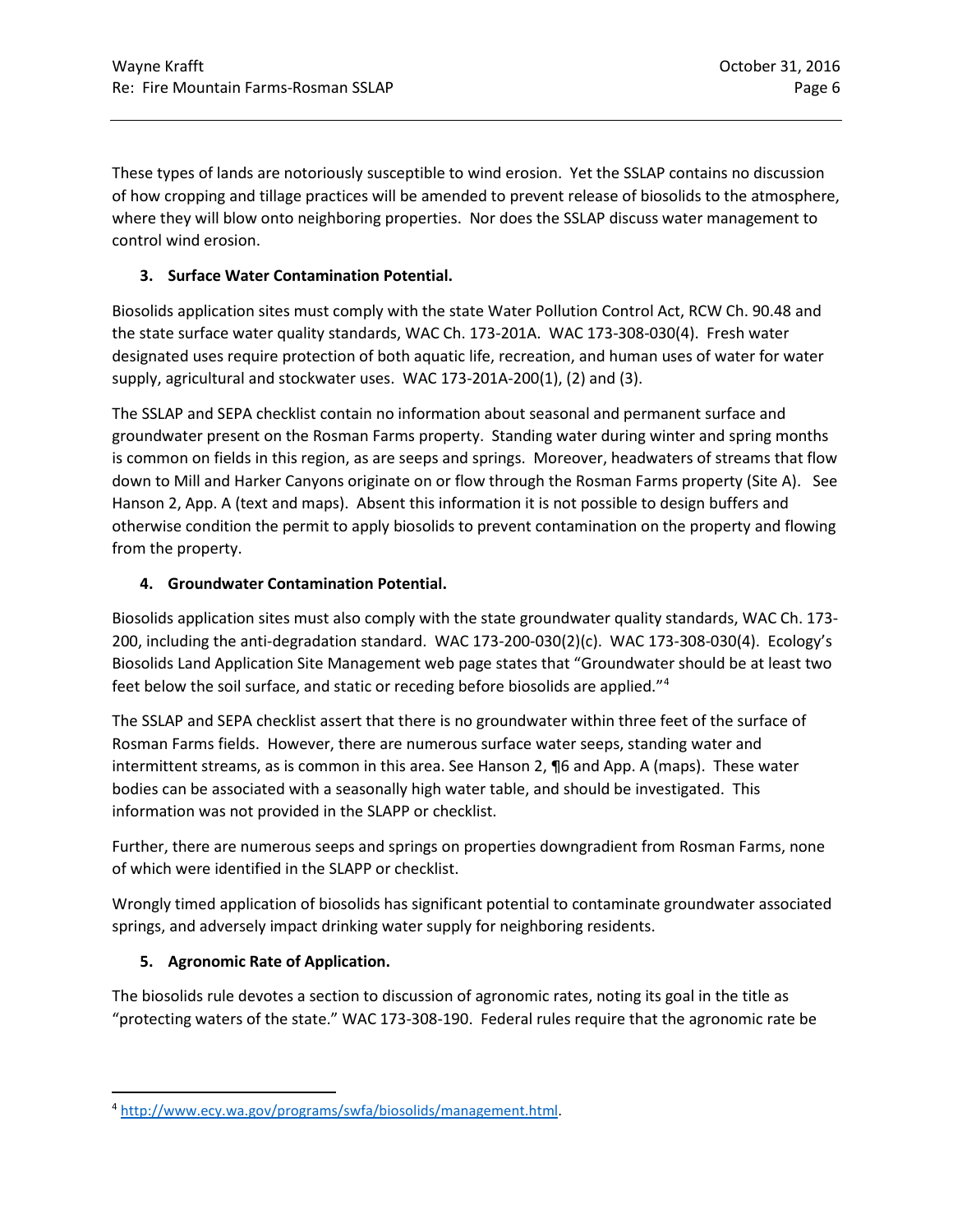specified for the crops grown and that excess nitrogen not be able to penetrate below the root level of the specified crop in order to ensure that the aquifers are protected. 40 CFR § 503.11.

As an initial matter, we have concerns with the SLAPP proposal (at p. 10) that, if Ecology fails to respond to agronomic rate recommendations within 14 days, they are approved. How does this protect the public interest and accommodate Ecology's chronic understaffing problem?

Of great concern to my clients is that parts of Rosman Farms have already been subject of biosolids application in the form of septage. "Agronomic rate determinations must take into account nitrogen supplied from other sources such as . . . biosolids." WAC 173-308-190(2). Further, the history of biosolids application has to be known and accounted for in order to ensure cumulative limits are not exceeded. 40 CFR § 503.12(b)(1-3). The SSLAP, Section 2, acknowledges septage has been applied, but provides no details. The SEPA checklist contains no information about prior septage use or the pending approval process for continuing septage use.

B&B Septage has been applying septage (a form of biosolids) to Rosman Farms properties since 2007, but Ecology does not know the precise extent of the application by BB Septic. Further, as the errors with the SSLAP property description reveal, discrepancies exist as to where the FMF biosolids would be applied. What safeguards are in place to ensure that there will be inadvertent double application by one or the other of the applicators?

### **6. Fire Mountain Farms and B&B Septic Track Record**

FMF has been the subject of several regulatory orders, issued by your agency, for spreading dangerous waste on farm properties, and has been denied coverage to apply biosolids at properties in eastern Washington (Cowlitz County and PCHB appeals pending). See Att 5. This poor compliance record indicates a need, at minimum, to impose stringent monitoring conditions on any approval of FMF biosolids use, if not outright denial of the request for coverage. WAC 173-308-310(19).

Further, as per Mr. Barrett's comment letter, we believe there has been over-application of septage on steep slopes in an unpermitted section of the Rosman Farms property, leading to polluted runoff in the Angel Springs area, possibly with Mr. Rosman's knowldge. See Ernest Barret comment at pp. 2-3 (10-27- 16).

### **IV. Neighboring Lands Concerns.**

"The legislature declares that a program shall be established to . . . ensure that municipal sewage sludge . . . is managed in a manner that minimizes risk to public health and the environment." RCW 70.95J.005(2). "Biosolids must not be applied or allowed to run onto non-permitted areas. . . . Properly designed surface and groundwater buffers protect water quality off-site. . . . When designing property buffers, your objective will be to reduce any nuisance to neighbors and the public." Ecology Biosolids Management Guidelines, Publ. No. 93-80, p. 4-21, -22. "Facilities and sites where biosolids are applied to the land must comply with other applicable federal, state and local laws, regulations, and ordinances . . ." WAC 173-308-030(6). The intentional deposit of microscopic particles could give rise to action for trespass as well of claim of nuisance. Bradley v. American Smelting, 104 Wash.2d 677 (1985).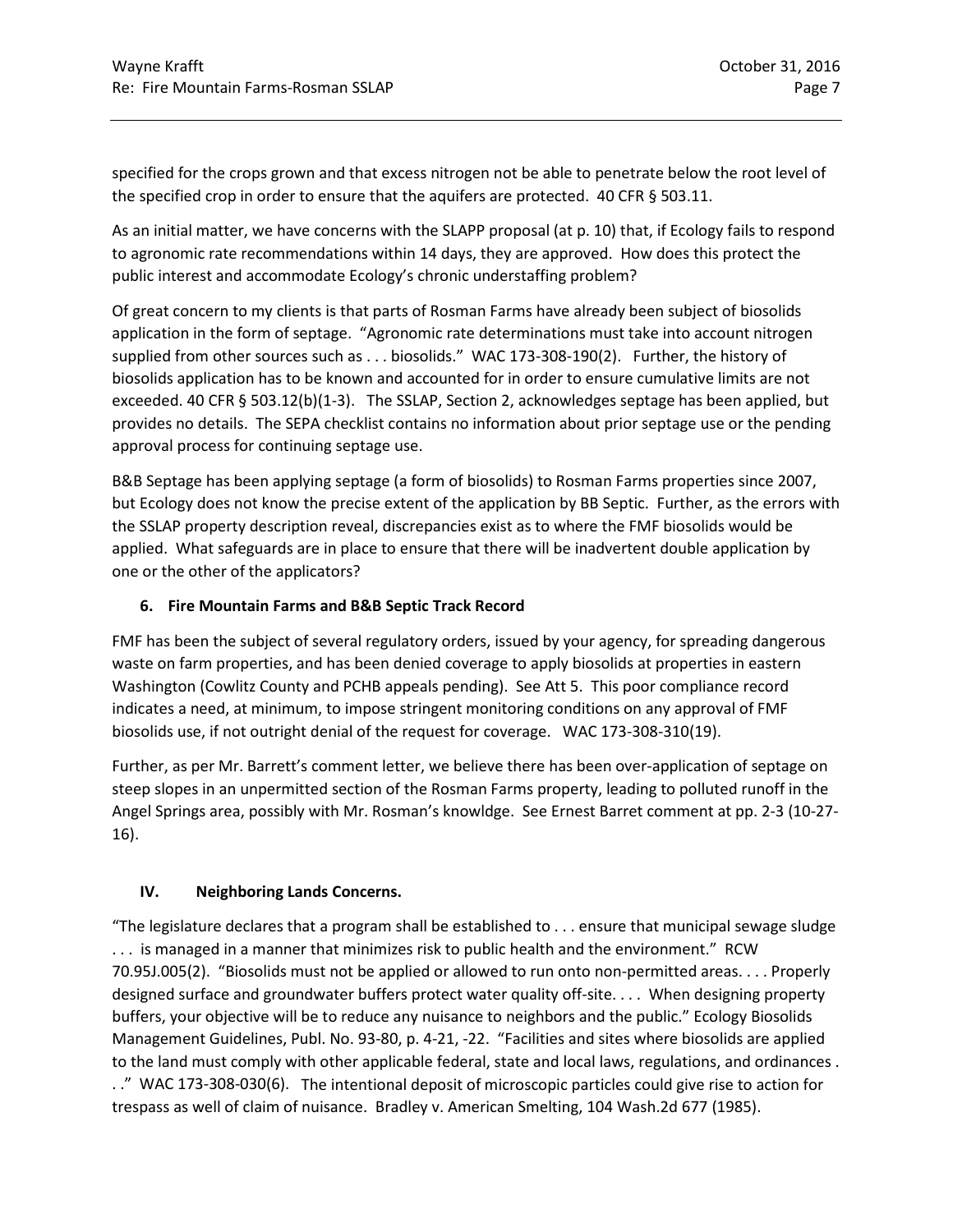## **1. Topographic Relationships.**

Rosman Farms wheat fields lie directly above and drain to Green and Mill Canyon, where Mr. Alexander and Mr. Barrett's properties lie, as well as to Harker Canyon. See Hanson 2, App. A (map showing surface water channels). Although the SLAPP contains some maps that show the topographic relationships to the canyons, and the locations of surface waters, the SLAPP and SEPA documents contain no discussion of the potential impacts to neighboring properties that could arise as a result of the forces of weather and gravity.

## **2. Water Quality Impacts to Springs.**

Numerous seeps and springs are located downgradient from Rosman Farms, including Turnley Spring, owned by Mr. Alexander, which is located directly below Parcel No. 2638019700000. Mr. Alexander owns a water right on this spring, has installed diversion works, and uses the spring for domestic supply and orchard irrigation. Att. 4. He shares ownership with Deanne Burdine, who also uses the spring for domestic supply and irrigation. These beneficial uses are protected as a matter of both water resources and water quality law. As noted above, the SLAPP and SEPA documents contain no identification or discussion of canyon hydrologic resources that are likely connected to Rosman Farms.

The Turnley Spring has been utilized for drinking water for many decades. Among the comment letters are found discussions of the use of these springs. In addition to Mr. Alexander's personal use, Laura Harris uses the spring for drinking water, and Carla Martinez irrigates her organic herb farm from the spring. Mr. Alexander makes spring water available, at no cost, to a large number of neighboring residents who cannot access a municipal system at their homes and cannot afford to drill a well. Turnley Spring is an important source of clean water in Mill Canyon.

To prevent contamination of drinking water sources Ecology should require as a condition of coverage a hydrogeologic study of groundwater/springs/seeps in the vicinity of and downgradient from Rosman Farms.

## **3. Surface Runoff and Flooding.**

The runoff mechanisms that exacerbate the potential for surface water pollution from Rosman Farms are due to farmland having steep slopes, soil-surface-freezing that creates a nearly impermeable layer, rain on snow which is frequently combined with Chinook winds that cause flash flooding, potential soilsurface crusting that reduces infiltration capacity, and soils classified as highly erodible leading to tons of sediment yield per acre per year where erosion is not properly controlled. See Hanson 2,  $\P$  2. The headwaters of both Mill Creek and Harker Creek are located on or flow through Rosman Farms property, and are the locus of eroded soils from Rosman Farms. See Hanson 2, App. A (surface water channels originating on and flowing through Rosman Farms property).

The problem is not theoretical. Mill Canyon has been subject to catastrophic flooding, bringing many tons of rock and soil from wheat fields above into the canyon below. In 2014, two 50-year floods washed through the canyon, washing out Mill Canyon Road in numerous places along a 4-mile stretch, and flooding Tolstoy Farm. See Ernest Barrett comments (10-27-16), Laura Harris statement and photographs (10-27-16) (Att. 1), Corrina Barrett comments and photographs (10-27-16).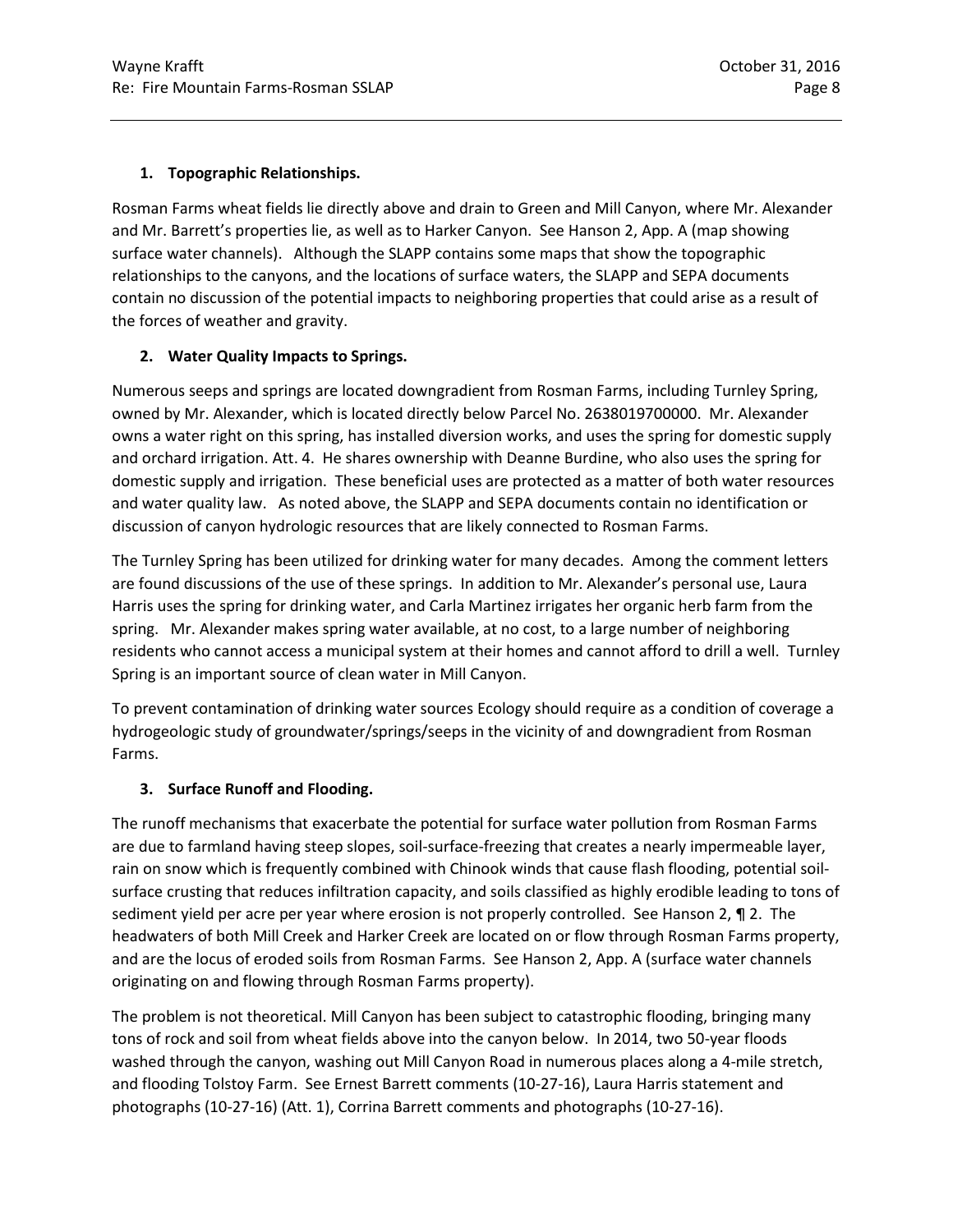Video of the March 5, 2014 flood can be viewed at [https://www.youtube.com/watch?v=FEeeXQHBfWk.](https://www.youtube.com/watch?v=FEeeXQHBfWk)

Ms. Barrett puts it succinctly: "Flooding is most intense in the canyon when the ground is frozen and the water cannot soak in. It rushes across the surface in sheets, taking topsoil and rolling boulders. Any biosolids near the surface in fields that drain to the canyon would surely be carried down into the canyon waterways during flooding." The statement of Laura Harris (Att. 1) confirm these conditions were present during the March 2014 flood. The Barrett and Harris photographs show the tremendous damage done to Mill Canyon, the road, the creek system and their property as a result.

Catastrophic flooding and erosion from Rosman's property holds great potential to transfer biosolids into Mill and Harker Canyons. Yet the SLAPP and SEPA documents are silent on this matter. The potential for migration and deposition of biosolids into Mill and Harker Canyons must be evaluated and provided for in the decision on the SLAPP.

### **4. Aerial Deposition.**

It is common knowledge that in this region windy conditions lead to erosion of soils and airborne deposition of those soils and any products contained within them on sites beyond the farms where they originate. The problem is documented on Ecology's "Outdoor Dust" website, noting that "Most dust storms happen in the spring or fall, because of a combination of high winds, dry weather conditions, and uncovered fields," and that windblown dust is the result of "tilled, harvested and fallowed farm fields."[5](#page-8-0)

Windblown dust is a public health issue because of the danger of inhaling small particulate matter.<sup>[6](#page-8-1)</sup> As Ecology's website notes, groups at the highest risk include "infants, children, teens, the elderly, and pregnant women" and "healthy adults working or exercising outdoors (for example, agricultural workers  $\dots$  )."<sup>[7](#page-8-2)</sup> This problem will only be exacerbated when the windblown particulates include biosolids containing § 503 and other pollutants.

This is a particular concern when Rosman Farms discs and fallows its fields during high-wind seasons. As discussed above, most of Rosman Farms fields consist of highly erodible (HEL) soils. Rosman cultivates wheat that requires seasonal fallowing, periodically completely exposing HEL soils that contribute to windblown dust in the locality.

As set forth in the statements of Mill Canyon residents, dust and soil from the fields above Mill Canyon, including Rosman Farms, falls into Mills Canyon. As noted in the statement of Timothy Pellow of Tolstoy Farms, "There are many days every summer when the weather prediction is "blowing dust" and the air

<span id="page-8-2"></span><sup>7</sup> "Outdoor Dust," supra.

<span id="page-8-0"></span> <sup>5</sup> WA Department of Ecology, "Outdoor Dust," website at

[www.ecy.wa.gov/programs/air/other/Windblown\\_dust\\_information.htm.](http://www.ecy.wa.gov/programs/air/other/Windblown_dust_information.htm) Dust storms can be extreme, as occurred on August 12, 2014 near Harrington, WA. See Seattle Times, "Dramatic Dust Storm Precedes Rain in Eastern Washington" (Aug.13, 2014) [http://blogs.seattletimes.com/today/2014/08/dramatic-dust-storm](http://blogs.seattletimes.com/today/2014/08/dramatic-dust-storm-precedes-rain-in-eastern-washington/)[precedes-rain-in-eastern-washington/.](http://blogs.seattletimes.com/today/2014/08/dramatic-dust-storm-precedes-rain-in-eastern-washington/)

<span id="page-8-1"></span><sup>6</sup> WA Department of Ecology, "Windblown Dust" FAQ, Publ. No. 04-02-009 (Rev. April 2012) at [https://fortress.wa.gov/ecy/publications/documents/0402009.pdf;](https://fortress.wa.gov/ecy/publications/documents/0402009.pdf)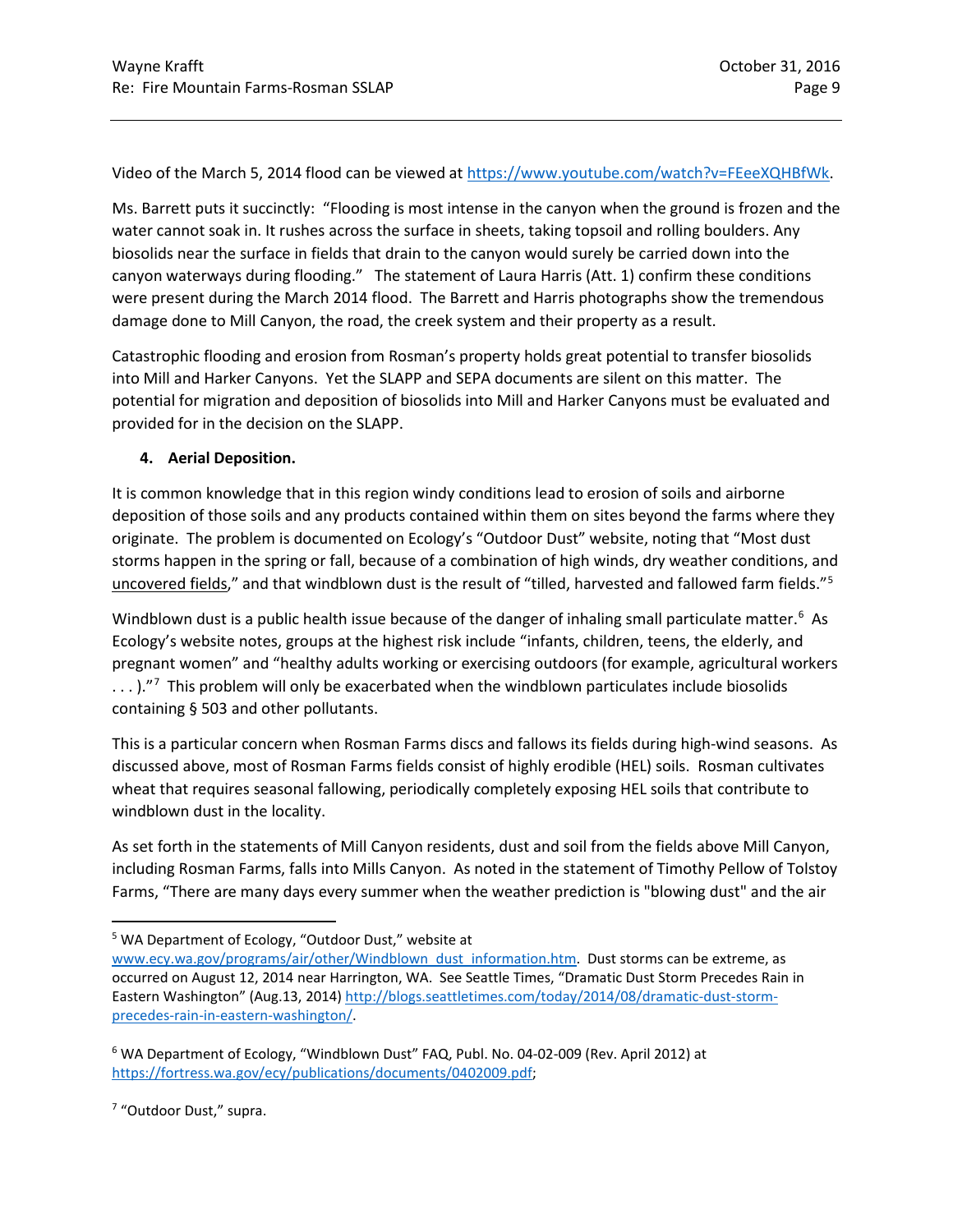is thick with dust from the cultivated fields of the farms surrounding us." Att. 2. As noted by Carla Martinez of Perianth Herbs, blowing dust is deposited on the plants and soils which are being cultivated pursuant to organic certification requirements. Tolstoy Farms depends on its organic certification to maintain its business. Biosolids in the air and floodwaters threatens their ability to maintain their livelihood and feed their families.

Further, canyon residents must breathe the dust coming from Rosman Farms, and even absent pollutant concentrations, breathing particulates is not healthy. Dust that contains biosolids particles poses exceptional risks to people who are forced to breathe it during uncontrollable wind events.

### **5. Impacts to the Community**

Mill Canyon is home to a number of organic farmers and farms, including Tolstoy Farms and Perianth Herbs. Several representatives of the community testified at the October 11 hearing. Timothy Pellow and Stash Jackowski, representing certified organic grower Tolstoy Farms, describe their business concerns relating to the impacts of biosolids migration from Rosman Farms. Att. 2 and 3. Carla Martinez discusses her concerns relating to Perianth Herbs, for which she is currently seeking organic certification.

The U.S. Department of Agriculture's National Organic Program informs certified farms that "As an organic farmer, you are responsible for all materials applied to your fields, *even when you do not apply those materials yourself.* Organic crops can be contaminated through residues in spray equipment, drift from nearby fields, accidental sprays, or mistakes made by employees."[8](#page-9-0)

Mr. Pellow explains the importance of maintaining a healthy, uncontaminated environment:

For decades before certification the community in which our farm resided eschewed the use of agricultural chemicals, utilizing methods to build up the health of the soils, increasing their biomass and microfauna activity, while minimizing chemical exposure and toxic buildup. This focused attention and commitment to healthy organic land stewardship is what draws our customers to us, what makes our business thrive. Our hundreds of families in Spokane area and dozens in the Davenport area who consume our produce do so for the security this knowledge provides. It is important to them, and it is personally important to us, that our soils and food not be contaminated by us, and, as much as we have control over it, by the actions of others.

Ecology has statutory duties to ensure that biosolids and their constituent pollutants do not flow, erode, drift or blow into Mill Canyon and thereby threaten the commercial success of the farms located there. Given the difficulty in controlling wind and flood borne contamination, it is appropriate for FMF-Rosman Farms permit coverage to be denied.

<span id="page-9-0"></span><sup>&</sup>lt;sup>8</sup> US Dept. of Agriculture, Guide for Organic Crop Producers (Nov. 2012) (emphasis added) at [https://www.ams.usda.gov/sites/default/files/media/GuideForOrganicCropProducers.pdf.](https://www.ams.usda.gov/sites/default/files/media/GuideForOrganicCropProducers.pdf)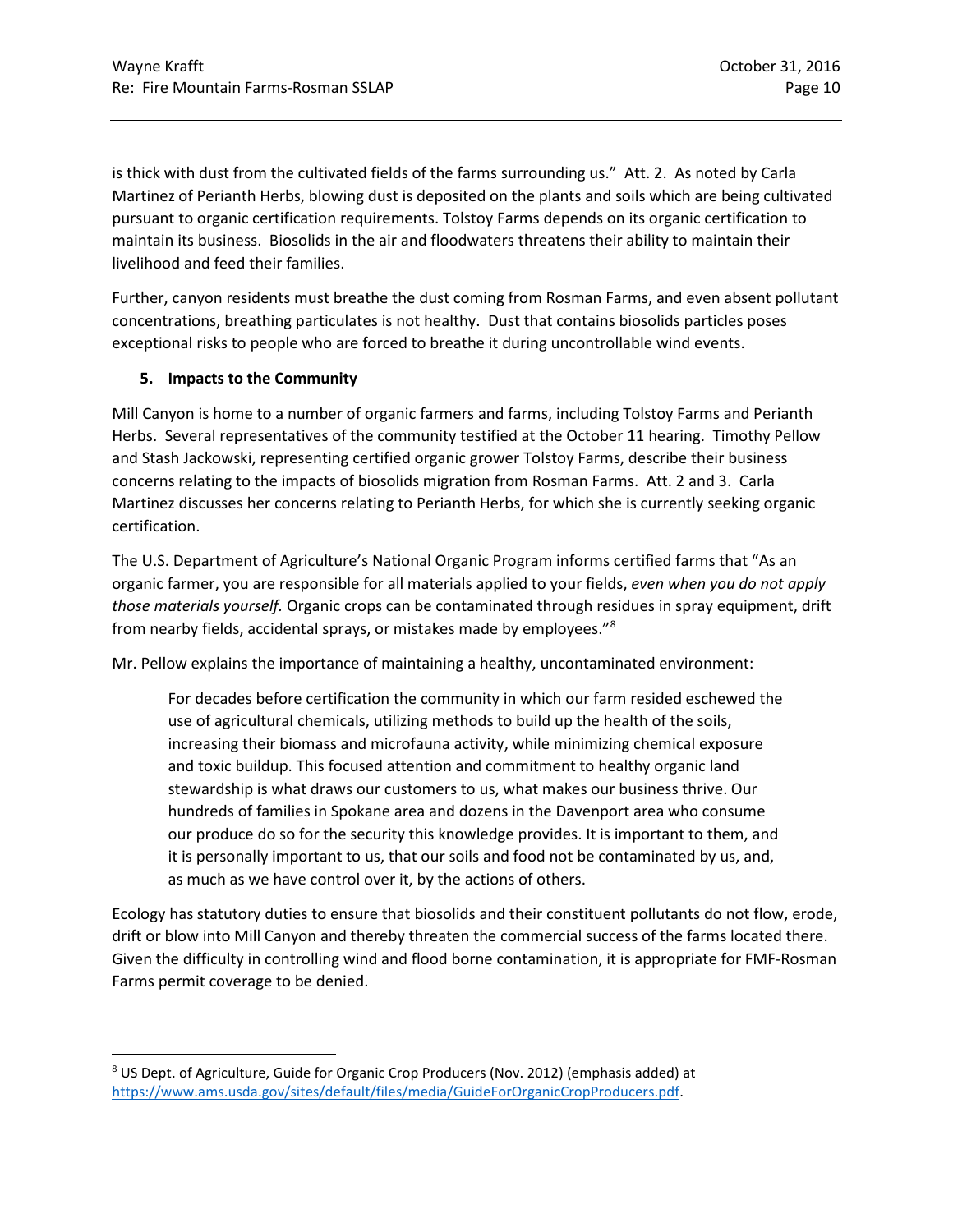### **6. Ecological Concerns.**

Mill Canyon is home to a diverse ecological community, and is considered a birders paradise.<sup>[9](#page-10-0)</sup> The importation of toxic chemicals can be as or more damaging to the animals that depend on canyon vegetation. In fact, the SEPA checklist appears to contemplate wildlife feeding on biosolids-tainted grains where it states that "the application of biosolids to farm land will increase feed availability for wildlife." SEPA Checklist at p. 10. At what point does the accumulation of toxic chemicals and pollutants in the environment achieve a threshold that the Department considers unacceptable?

Hundreds of millions of dollars are being spent to remove pollutants from wastewater entering the Spokane River. Rosman Farms drains to the Spokane River, and biosolids runoff will end up contributing to the problem of municipal wastewater contamination, rather than the solution.

### **V. Biosolids General Concerns**

### **1. Untreated Pollutants.**

Biosolids consist of processed municipal sewage sludge, which contains industrial products that are minimally treated before discharge into sewer systems. While municipal sewage treatment technologies have improved, they are not perfect. A number of contaminants are known to escape monitoring, filtration and treatment in the municipal sewage process. These include persistent bioaccumulative toxins (such as PCBs), emerging contaminants (such as pharmaceuticals and personal care products), pathogens (such as MRSA), and most recently discovered, micro-plastics. In addition, thousands of chemicals are available for consumer use that are not regulated or tested for in municipal sludge.

We concur in the comments regarding the dangers posed by biosolids provided by Sierra Club Washington State Chapter and reiterate a statement made by Prof. Carolyn Snyder, set forth in the attachment to the Sierra Club comments:

Land application of sludge is wrought with uncertainties. Experts estimate that sludge generated in industrialized urban centers -- and most land-applied sludge is generated in these areas -- contains not only pathogens and toxic metals, but thousands of anthropogenic chemical compounds for which there are not even basic toxicity data. … Pathogens are evolving and becoming more virulent.

Land-applied municipal sewage sludge (bio-solids) is a highly complex and unpredictable mixture of biological and chemical pollutants. Most of the 90,000 manmade chemical compounds in commerce today--with 1,000 new ones added annually- end up in sewage, and many of those, concentrate in the resulting bio-solids. They include carcinogens, mutagens, neurotoxins, endocrine disrupters, solvents, pharmaceuticals, radioactive waste, leachates from landfills and superfund sites, as well

<span id="page-10-0"></span><sup>&</sup>lt;sup>9</sup> Mill Canyon bird sitings are listed here:

[https://www.birdingbuddies.com/birds/location/united\\_states/washington/mill\\_canyon\\_lincoln\\_county/](https://www.birdingbuddies.com/birds/location/united_states/washington/mill_canyon_lincoln_county/)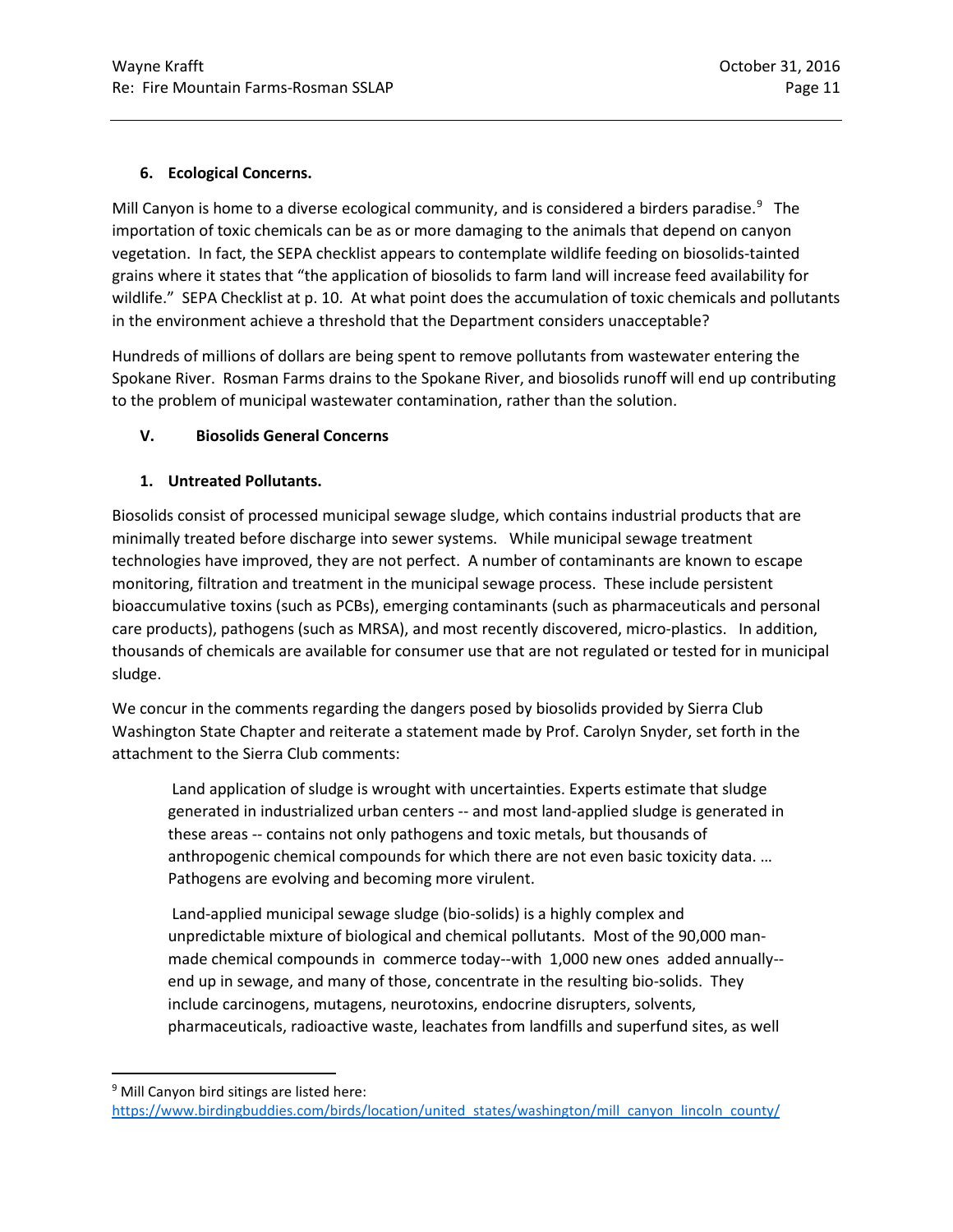as disease causing and antibiotic resistant pathogens. Upgrading and building improved treatment plants that will remove more pollutants from sewage, will cause sludge to become even more contaminated. Bio-solids generated in our large industrialized urban centers -- and 84% of land applied sludge originates in those centers -- is very likely the most pollutant rich waste mixture of the 21st century.

As noted in Tim Pellow's statement (Att. 2), biosolids may not be used for organic crops. Mr. Pellow explains:

Organic regulations under the National Organic Program (NOP) preclude the use of sewage sludge (biosolids) in any form. This is due to the admixture which makes up municipal sludge, which includes: actual human waste products, which are oftentimes contaminated with synthetic drug residues; whatever else gets dumped down residential drains, including household chemicals, synthetic drugs, and many other unsafe products; industrial waste; and road runoff, which includes oil, antifreeze, gasoline dripped or spilled from automobiles and home mechanics; chemicals released through asphalt degradation; animal wastes and carcasses; and yard, garden, and farm agricultural chemical runoff. The chemical residues and other toxic contaminants in sewage sludge (biosolids) caused the NOP to ban its usage in organic certified systems.

As reported by Puget Consumer Co-op's Sound Consumer:<sup>[10](#page-11-0)</sup>

In 2008 scientists from the U.S. Geological Survey and Colorado State University found that earthworms in soil plots amended with biosolids had bioaccumulated multiple human-manufactured compounds, including: disinfectants, anti-foaming agents and flame retardants, antibiotics, synthetic fragrances, detergents and pesticides, as well as other chemicals "reflecting a wide range of physicochemical properties" (Environmental Science & Technology, Feb. 20, 2008). Some of the same compounds were found in earthworms living in soils treated with animal manure.

In 2006 scientists from Eastern Washington University and the U.S. Geological Survey's National Water Quality Laboratory found a total of 87 different human-manufactured compounds in biosolids originating from wastewater treatment plants in seven U.S. states. The researchers described biosolids as a "potentially ubiquitous nonpoint source" of "contaminants" in the environment (Environmental Science and Technology, Sept. 13, 2006).

"A minimum of 30 and a maximum of 45 [wastewater contaminants] were detected in any one biosolid," the scientists noted.

EPA's 2009 Targeted National Sewage Sludge Survey Report found 28 metals in every biosolids sample from 74 randomly selected water treatment plants in 35 states. The

<span id="page-11-0"></span> <sup>10</sup> Joel Preston Smith, Sound Consumer, "Biosolids Hit the Fan," (March 2012) at http://www.pccnaturalmarkets.com/sc/1203/biosolids hit the fan.html.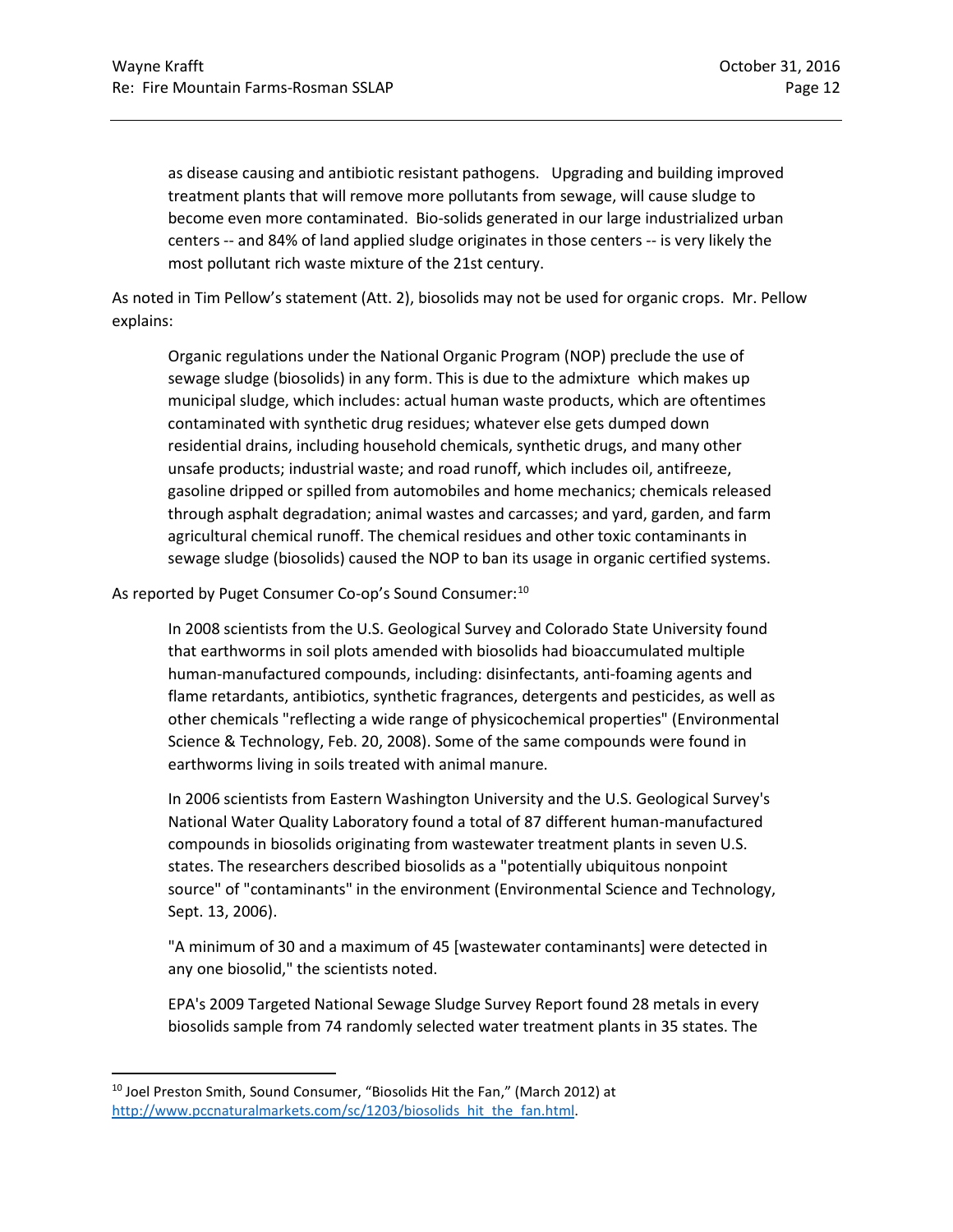samples, collected in 2006 and 2007, also contained 72 pharmaceuticals, 25 steroids and hormones, flame retardants, and a variety of "semi-volatile organics and polycyclic aromatic hydrocarbons."

It is wrong to assert or assume with any degree of certainty that biosolids are safe and will not contaminate the environment and harm people and wildlife.

### **2. Unknowns of Biosolids.**

FMF is not forthcoming in how, if at all the Class B biosolids will be treated. Under 40 CFR § 503.12, FMF is required to know the history of application, the totals of  $\S$  503 pollutants that have accumulated in Rosman Farms soils, and how their application of biosolids will increase those pollutants. This information deficit impedes the public's ability to effectively comment and Ecology's ability to effectively review the permit application. How will third parties who are potentially affected be able to know of, comment on and react to future data regarding biosolids proposed for application to Rosman Farms?

This concern is compounded by the imbalance between the number of wastewater plants seeking to divest themselves of their biosolids versus the number of farms willing to accept biosolids. In reality, biosolids are not being accepted in the food-growing sector, the uncertainties and risks are too high. This places enormous pressure on Ecology's Waste 2 Resources program to allow application of biosolids even where and when conditions are inappropriate. See Att. 2 (Pellow statement, p. 2).

### **3. Impacts on Grain Markets.**

There is widespread concern about the use of biosolids on food crops. The Department of Ecology recognizes this problem at the generic level. "Some food processors have refused to accept crops grown on land amended with biosolids." Ecology Biosolids Management Guidelines, p. 4-23. How will the mixing of Rosman Farms' biosolids-tainted crops in regional grain storage facilities affect the market for those crops? The SLAPP and SEPA documents are silent about this important potential consequence of biosolids use on Rosman Farms.

### **VI. Request for Relief.**

**1. Permit Denial is Appropriate.** We ask that the Department of Ecology disapprove the FMF-Rosman Farms SSLAP and deny a permit for coverage because both the SSLAP and the associated SEPA checklist provide incomplete and inaccurate information, in violation of WAC 173-308- 310(8)(d), Appendix 3, which specify minimum content for the site specific land application plans. We request that the SEPA DNS be withdrawn due to procedural irregularities in the timing and public notification involved with processing of the FMF-Rosman Farms application. We further request that Ecology disapprove the SSLAP and deny permit coverage because of the inappropriate nature of the proposed application site, and the danger posed to neighboring properties and commercial interests.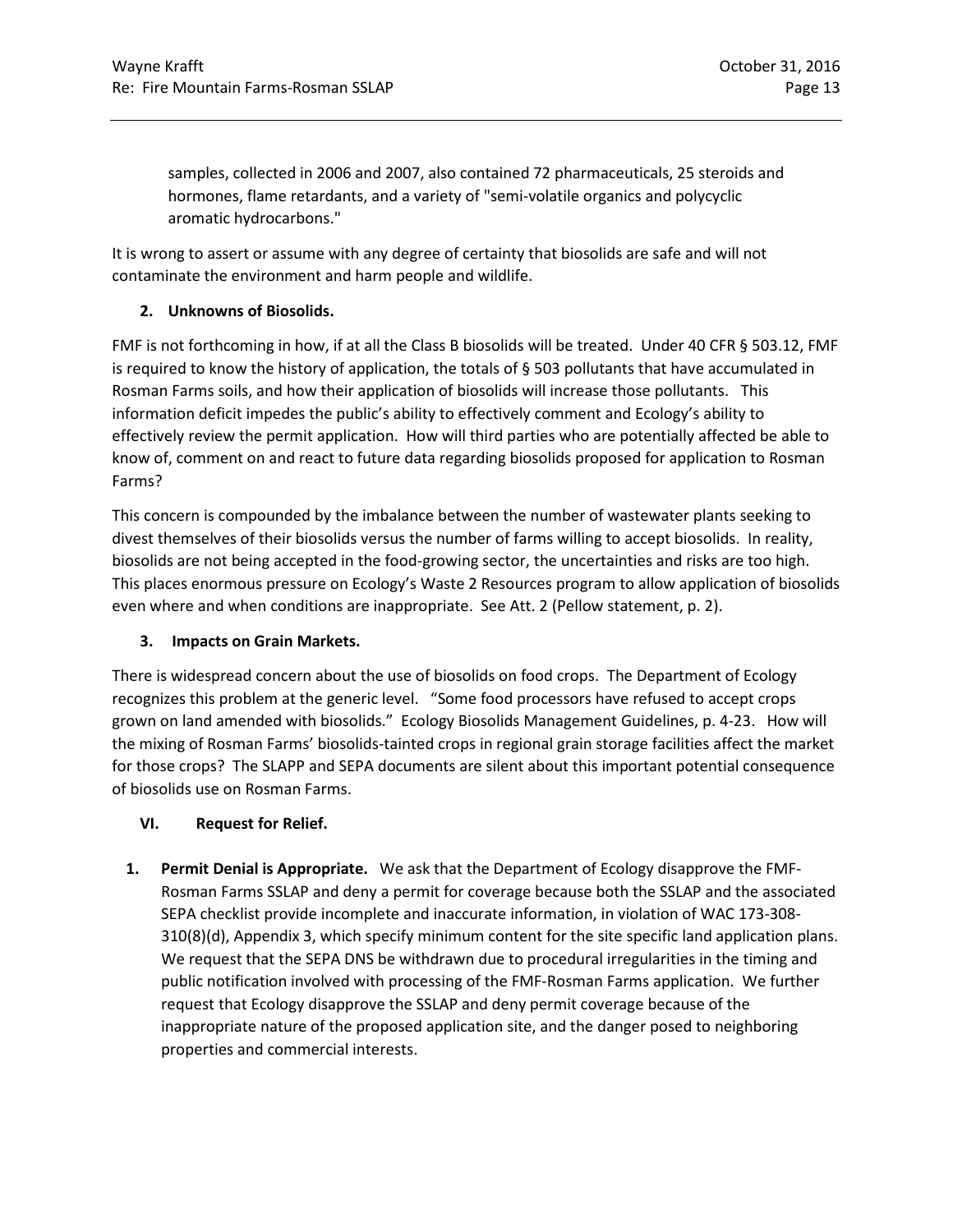- **2. Issuance of a Fact Sheet.** If Ecology chooses to approve the Rosman Farms application, we request that Ecology prepare a fact sheet on the basis that this permit "is the subject of widespread public interest" and "raises major issues." We request that the fact sheet be sent to myself, Mr. Alexander, Mr. Barrett and all other persons on the interested parties list. WAC 173- 308-310(17).
- **3. Request for Special Conditions.** If Ecology chooses to approve the Rosman Farms application, we request that the following additional and more stringent conditions be imposed on the approval. Special conditions are appropriate to protect the public health and environment. Special conditions are also appropriate when an applier or landowner fails to conform to applicable requirements of the biosolids rule and general permit. WAC 173-308-310(19).
	- a. Site specific soils investigation and continuing soils evaluation, including of sediment deposits and baseline pollutant concentrations. See Hansen 2, ¶¶ 9-10.
	- b. Baseline inventory of current status of natural resources on-site and in surrounding area that could be affected, including soils and ground and surface (spring) water testing.
	- c. Biosolids pollutant monitoring, including appropriate independent testing and monitoring.
	- d. Groundwater quality evaluation program and monitoring program. See WAC 173-200-080 and WAC 173-308-190(6).
	- e. Notification regarding biosolids use, including enforceable stipulation regarding conflicts with neighbor activities.
	- f. Public access to monitoring and testing records and data.
	- g. Conditions to ensure protection during extreme weather events and prevent water and windborne erosion of soils and sediments that may contain biosolids.

Sincerely,

Rachael POstoim

Rachael Paschal Osborn Attorney for Morton Alexander and Ernest Barrett

**CC:** Rob Duff, Office of Governor Jay Inslee Dan Opalski, Director, Office of Water & Watersheds, U.S. EPA, Region 10

### **Appendices**

Appendix A SSLAP application deficiencies

### **Attachments**

- Att. 1 Laura Harris statement and photographs of March 2014 flood (10-31-16)
- Att. 2 Statement of Timothy Pellow, Tolstoy Farms (10-30-16)
- Att. 3 Statement of Stash Jackowski, Tolstoy Farms (10-30-16)
- Att. 4 Morton Alexander Water Right Claim No. 038829 (10-30-73)
- Att. 5 Fire Mountain Farms Enforcement Documents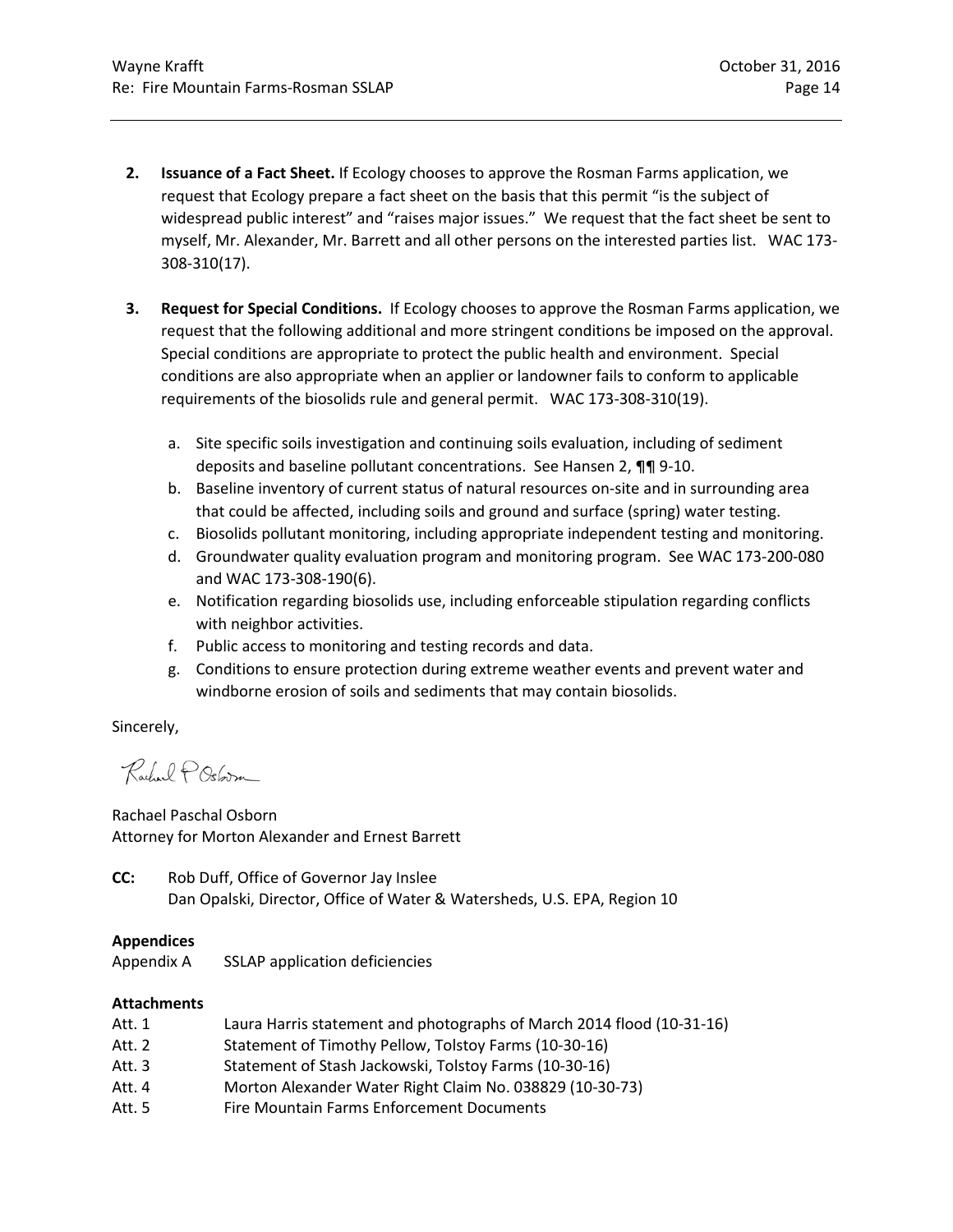#### **Appendix A –Deficiencies in FMF-Rosman Farms SSLAP and SEPA Checklist**

- 1. Lack of Access to Full Application. The 9-23-16 version of the SSLAP application lacks several of the appendices cited in the list of appendices at p.15.
- 2. Application Form. The application form is blank with respect to discussion of pathogen reduction.
- 3. Permit and SSLAP Incomplete and Inaccurate Information
	- a. Biosolids monitoring data as per WAC 173-308-90001(7) and (10) and WAC 173-308-90003(1) (relating to B&B septage application to properties identified for FMF biosolids application).
	- b. Surface Waters. The largest omission in the application is the failure to map and discuss potential impacts to local seeps, springs and streams that are on properties adjacent to and downgradient from Rosman Farms, and that have high potential to be impacted when runoff occurs. This omission makes it impossible for the applicant to comply with the state Water Pollution Control Act, RCW 90.48 and associated water quality standards, WAC Chs. 173-200 and 201A. See also WAC 173-308-90003, App. 3, Section 9(k).
	- c. Septage. At p. 3, SSLAP states no septage has been applied to the "Level Road" lands, i.e., the parcels of concern to the neighbors. We believe this is incorrect. SSLAP, p. 4, Section 2.0 states that a portion of the farm has received septage, but not biosolids, but does not provide further detail. Per WAC 173-308-005, septage and biosolids are to be treated the same in site specific land applications. The SSLAP fails to provide specific information about past septage usage required in WAC 173-308-90003(1).
	- d. Crop data. Incomplete information about crops to be grown and end use. See 173-308- 90003(2).
	- e. Seasonal/Daily Timing of Biosolids Use. Section 4.0 (p. 5) of the SSLAP explicitly declines to provide detail as to when biosolids will be applied and requests "no limitations" on timing. WAC 173-308-90003(5).
	- f. Groundwater Protection Plan. Section 11 of the SSLAP (p. 13) asserts that there is no groundwater within 3 feet of surface. We believe this is inaccurate description of the property. WAC 173-308-90003(10). See Hanson 2d Comments, App. A, Permanent and Intermittent Surface Water Channels.
	- g. Erosion Control Plan. Section 12 of the SSLAP (p. 13) fails to mention Highly Erodible Soils (HEL) maps indicating much of the property is not suitable for biosolids application. See Hanson comments, p. 2, paragraph 3 and Appendix B.
	- h. Municipal Sewage Sludge Maps. The SSLAP fails to reference or discuss NRCS map showing that most of the lands proposed for biosolids application are unsuitable. See Hanson Comments, pp. 2-3, para. 4 and Appendix C.
	- i. Appendix 3, Maps. Overall, the maps do not provide sufficient detail to understand precisely where biosolids are proposed for use. More specific topographic maps should be utilized, particularly given the topography of the area, in which Rosman Farms fields sit atop steep slopes that drain to seeps, springs, wetlands and canyon streams. See Hanson comments,